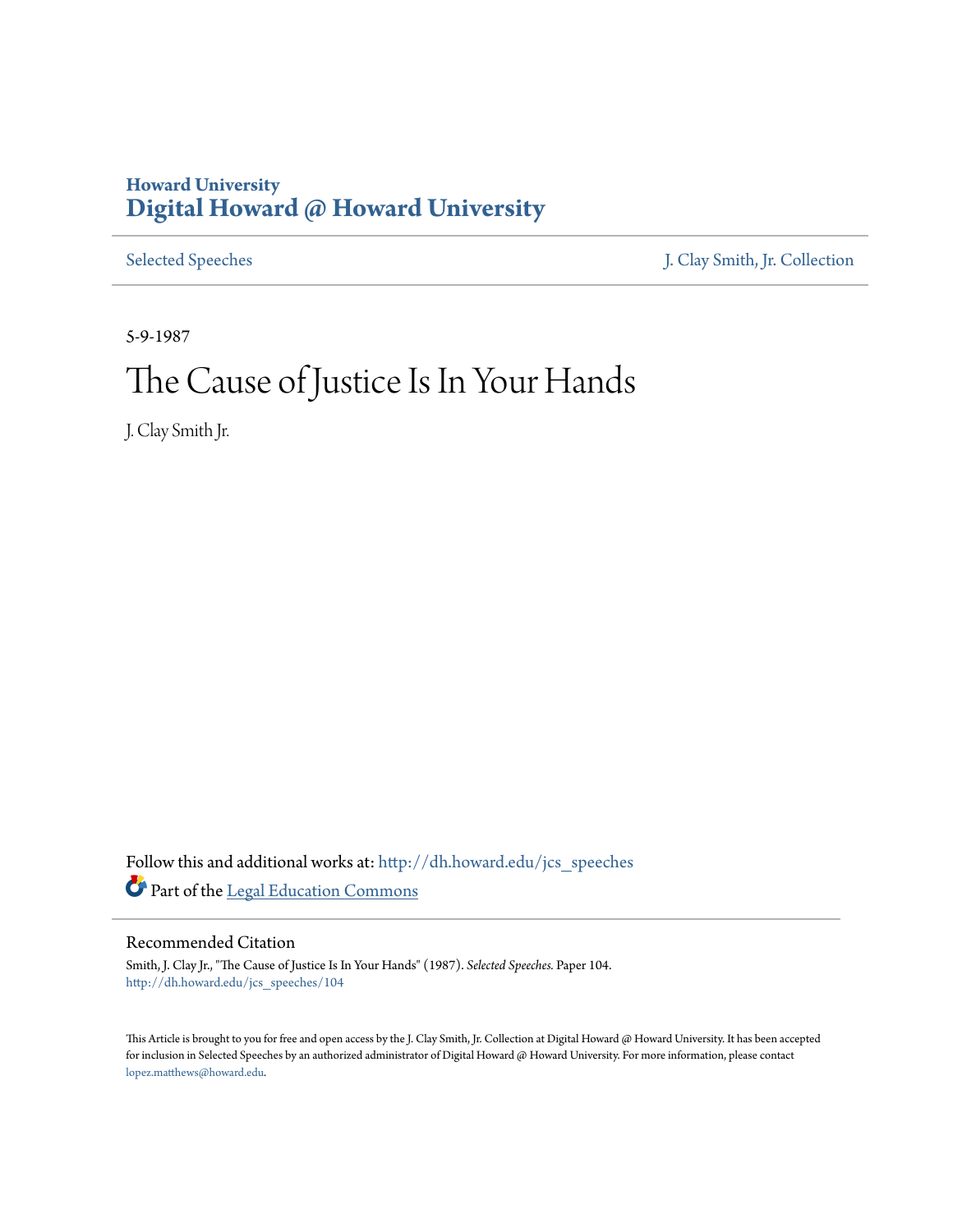

## **HOWARD UNIVERSITY**

2900 Van Ness Street, N.W. Washington, D.C. 20008

OFFICE OF THE DEAN SCHOOL OF LAW

\*Louis Rothschild Mehlinger Class of 1921

"The Cause of Justice Is In Your Hands" \*

By

J. Clay Smith, Jr.\*\* Dean Howard University School of Law

Members of the law faculty, invited guests, parents, friends, and members of the graduating class of 1987, I am honored to brief this your last case.

The time has finally come to start your careers as prospective lawyers at the bar. You have earned your way through three difficult, and hopefully, challenging years in the portals of the Howard University School of Law.

These three years should have taught you more than the complex rules of Contracts, Torts, Pleadings and Crimes. These years were yours to learn about the capacity of your mind to adjust to pressures of life and to investigate the depth of your inner soul.

You will soon learn, if you have not already done so, that each of you are special to the universe in which you live. You are more special now than you were three years ago because you will soon be priviledged to serve the public as a lawyer.

When you entered law school, I would wager that after the first week you doubted whether you would ever see this commencement day. Perhaps some of you doubted whether you would see this day two weeks ago. But,

<sup>\*\*</sup>Cammencement remarks made on May 9, 1987, at the degree presentation ceremony at the Howard University School of Law.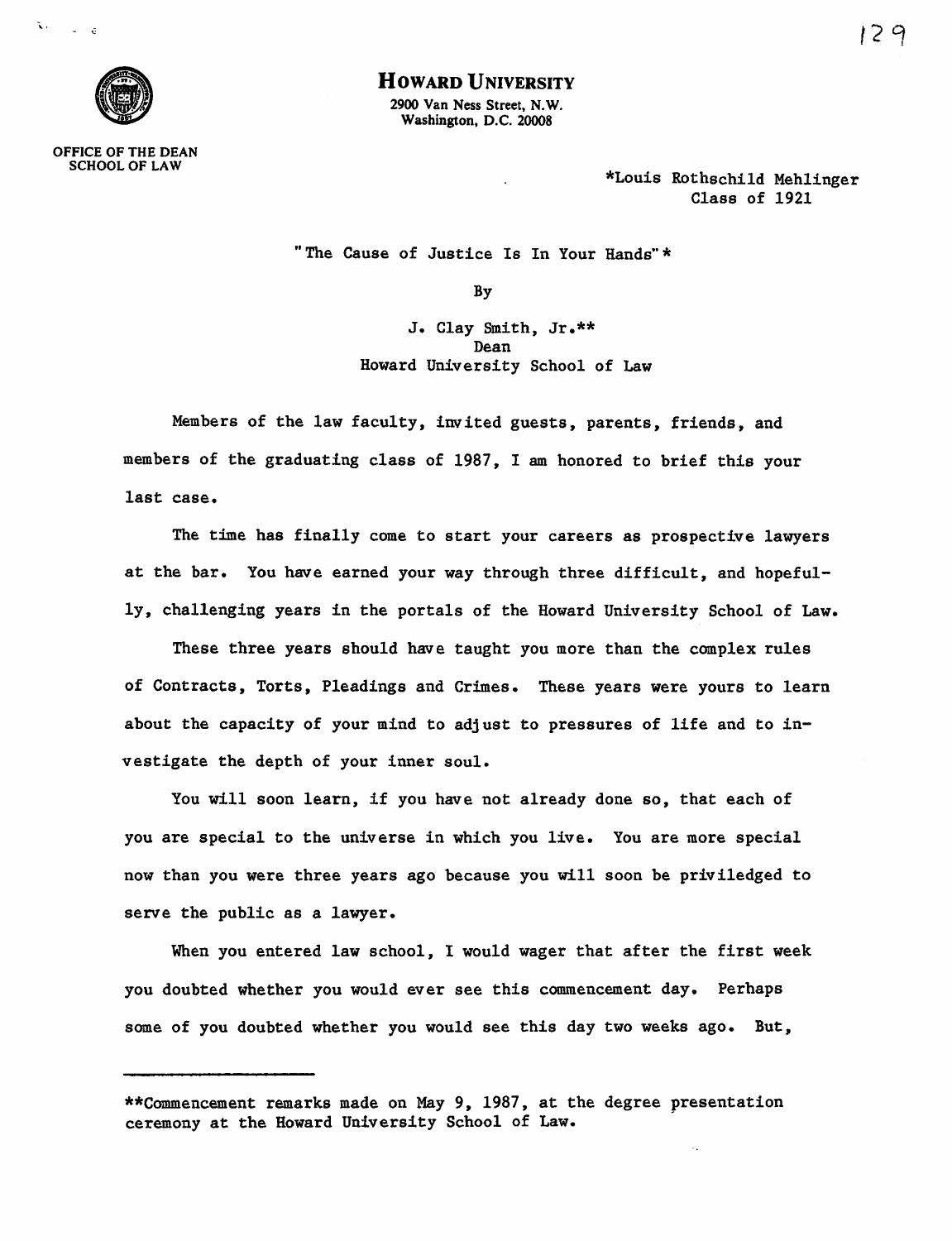here you are -- ready to slip on the wedding band of the sacred public trust as lawyers.

During these years as students, you have been in a laboratory of preparation. Some of you have already decided -- perhaps too soon -- that you do not desire to practice law. You will leave here today spread to the winds. You will leave our legal laboratory. Some guidance is therefore in order because when you step away from this laboratory today, you will enter another -- one in which you will remain for the rest of your lives. However, should you choose to use the tools that you have learned here, remember that you represent 118 years of legal tradition; remember that you are part of a movement that is much larger than the Class of 1987. Remember the efforts that were made by your law teachers  $-$  sometimes imperfectly -- to prepare you to lead your generation into the Twenty-First Century.

## First, Honesty

· .

We urge you to be honest with the assets of your clients. You may never be a rich lawyer, but there is no poorer lawyer than one who has been found to be dishonest and untrustworthy. Your clients will often take their signal from you on questions of propriety. If they see you bend with the shiver of the wind, they may be misled and will bend to impropriety also. However, if they see a strong and principled lawyer, one able to repel the invitation for purposeful irregularities, they may seek to emulate your strength and your abhorrence to shady business practices.

A lawyer never knows -- as a teacher never knows -- when a member of the public is waiting to be led or taught about the perimeters of what is

 $-2-$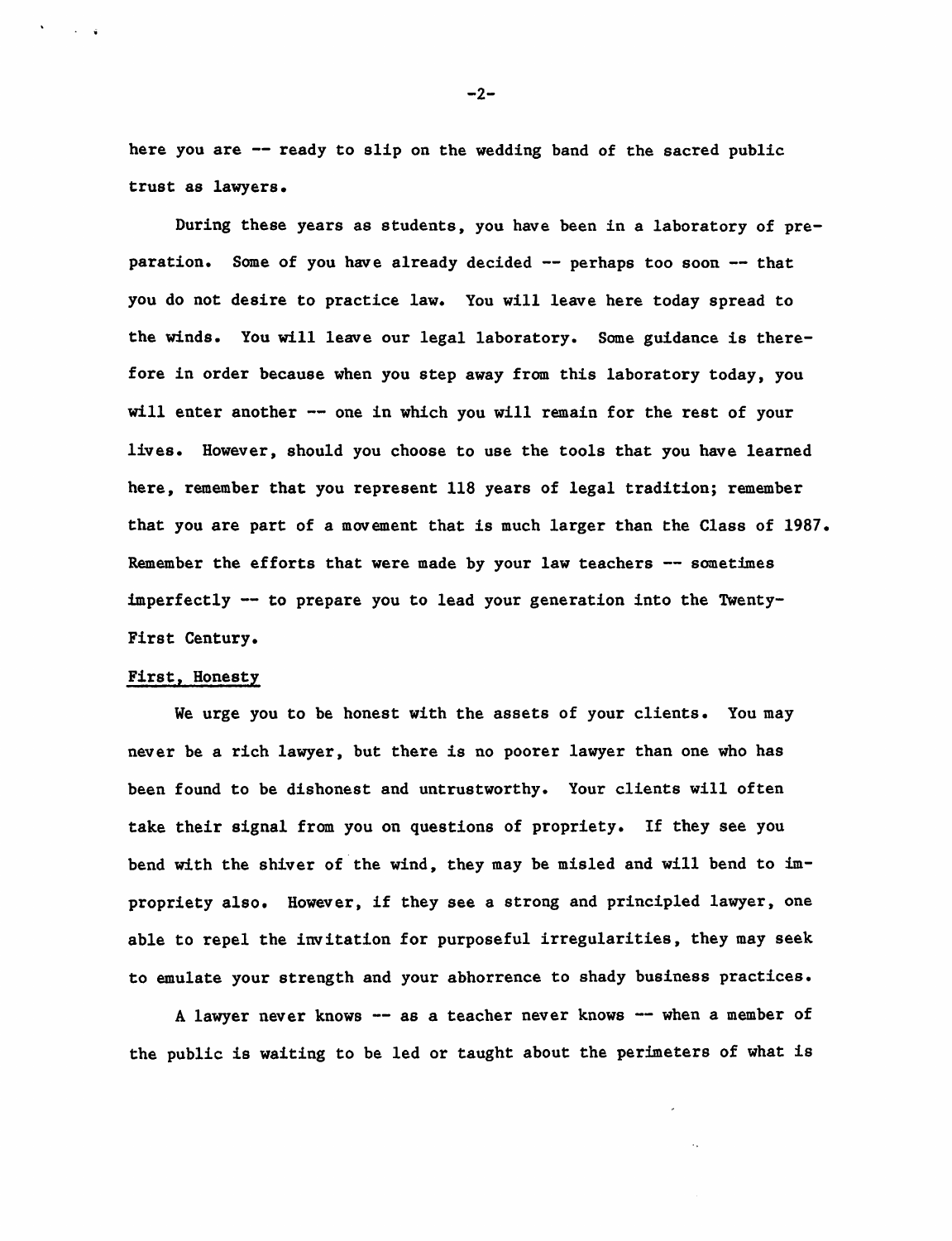right or wrong. The robes that you wear today and the diploma that you will receive in hand today attest to our faith in you that you will never betray the trust of the public in our learned profession. Be honest. Second, Believe in Yourself

We urge you to believe in yourself. Timidity is a natural feeling for a new lawyer. However, so is the belief in one's ability. Take time to get to know who you are, and what you are. A lawyer, like any other professional charged with the responsibility of caring for people must be mindful of their frailties as human beings. It is the lack of recognition of one's limitations that is often our greatest malady. Believe in yourself, but make yourself, and your flaws, a lifetime study.

## Third, Respect Others

 $\cdots$ 

Respect others, even if others fail or are incapable of respecting you. Respect for your peers at the bar is critical as it will cause you never to underestimate your adversary. It is too easy not to respect your fellow man. However, you have learned here at this law school that your classmates -- many against great odds -- will walk across this platform today with you. They deserve, and they have earned, your respect.

Some of you will graduate with honors. You are to be congratulated. We laud your academic enterprise. However, all graduates will leave these grounds with honor today. All of you deserve respect, all of you must respect each other.

## Fourth, Learn The Principles of Leadership

The public looks to lawyers to be fair and just leaders. Why? You know the law; you possess the power of interpretation and the power to persuade and alter public opinion. Hence, you will be called upon and the people will come to depend on you to demonstrate that you can lead them

-3-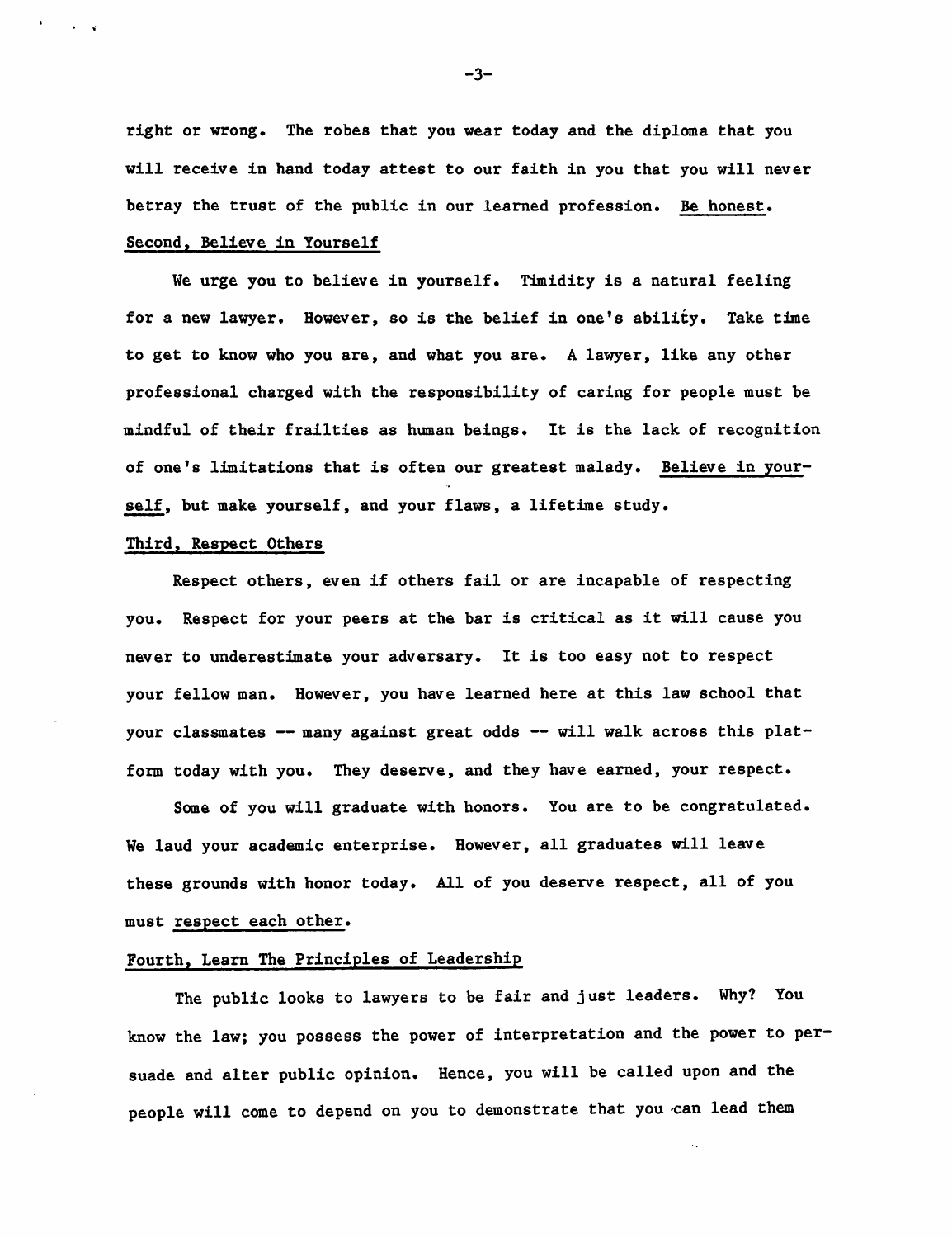with honor, dignity and integrity. But remember, a good leader must also have the capacity to be a good and loyal follower. No leader is without flaws. Leaders need the help of those around them, and lawyers will often find themselves helping and holding the hand of the leader -- even at times when the leader doesn't know he or she needs a helping hand.

#### Fifth, Prepare For Defeat

The legal society in which you are entering as professionals loves winners. No one seems to love a loser. However, lawyers are born to win and to lose. You must prepare for both. Win with grace and lose with grace for there is always a tomorrow for winners to lose and losers to win. Our profession is one of advocacy, one of gentle men and gentle women, not one of barbarians. Praise your victors when you lose in the fray of legal contest for they will know that you are blessed with the rare gift of humility. Sixth, Look Back

You are now an alumni of the Howard University School of Law. When you leave these hallowed grounds today, you will not be forgotten or forsaken by your University or your law school. Howard University is your home. There will be more students coming behind you to seek a legal education at this law school. You must not forget those who will fill your seats, contest and support the policies of the faculty, publish the Law Review, run the Student Bar Association, pray with the Christian Fellowship, participate in the legal fraternities and the other student groups.

Don't forget to look back on your teachers as they struggle with new problems and a new generation of law students. Help us to maintain the highest standards of excellence. Help us to increase the value of the Howard experience.

-4-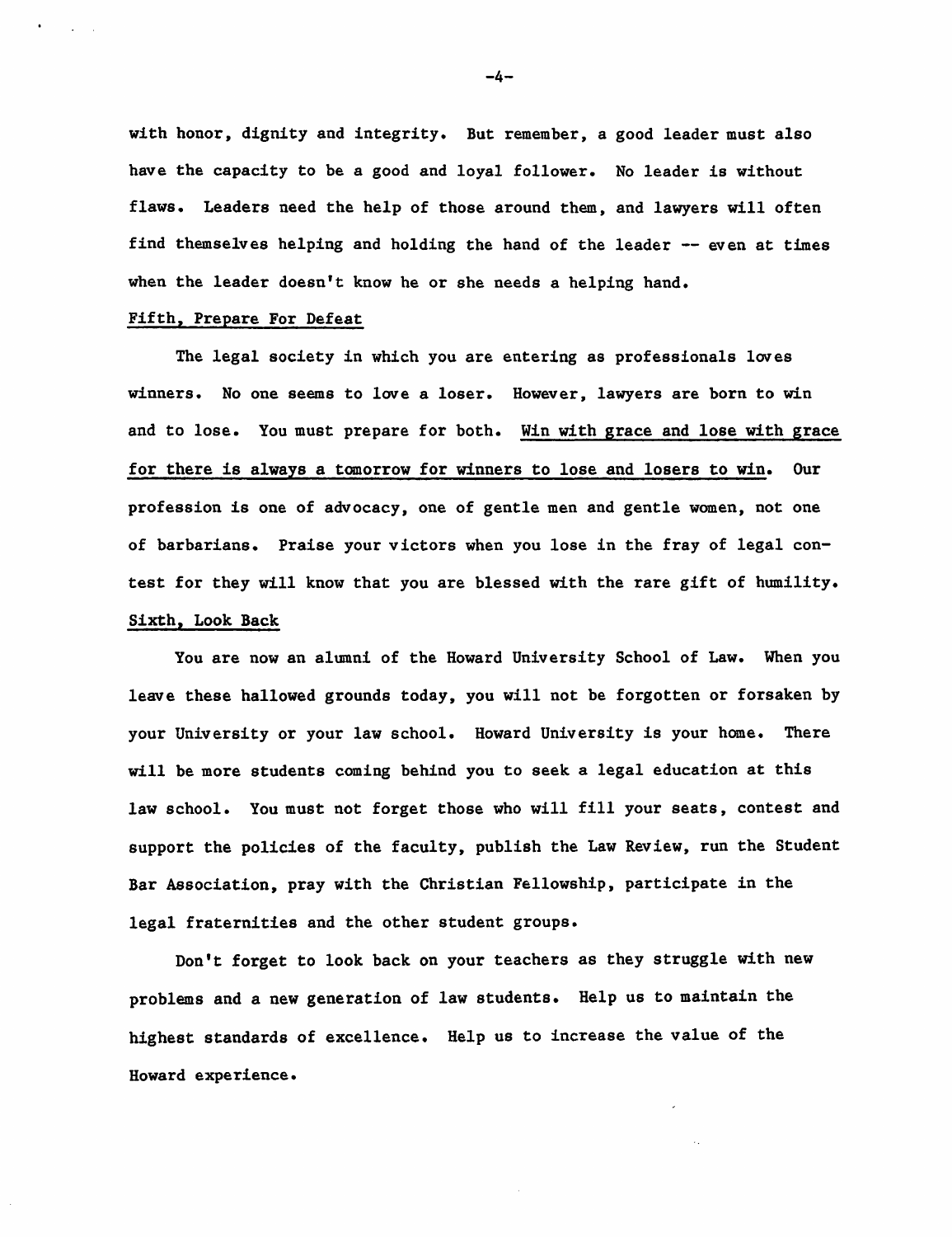And, when you can afford to, send the Law School a few dollars. We will welcome your generosity.

#### Seventh, Never Forget The Mission

and a state

The mission of Howard Law School is broad and is often defined by the faculty in diverse ways. The mission was clear on January 6, 1869 when the law school first opened its doors. The mission of the law school was to educate Afro-Americans to enter the labor of law. For over a century, Howard Law School has educated Blacks, Whites and Hispanics. This mission has been ongoing for over a century. Our graduates have gone forth in the world and most of them have carried the mission of the law school to the world beyond. The mission of the law school has been defined, redefined by each graduate. But one thing is clear: the bulk of our graduates have made a difference in the world. Our law graduates have changed the course of American law in virtually every state in the nation. Our graduates have preserved the rule of law  $-$  and by their presence  $-$  enhanced the moral basis upon which our constitutional democracy has been allowed to function. The Law Class of 1987 can do no less because history will judge the path that you take. The mission of the law school will be felt in the legal profession only to the extent that you enter the labor of law with a mind and a special commitment to make a difference. Never forget the mission of the law school which is now in your hands.

### Finally, The Cause Of Justice

I want to close with a dedication to Louis Rothschild Mehlinger, the oldest living graduate of the Howard University School of Law. Mr. Mehlinger is 104 years old. He was graduated from the law school, magna cum laude, in 1921. There are not many here who will live to be an alumnus of the School for 81 years.

-5-